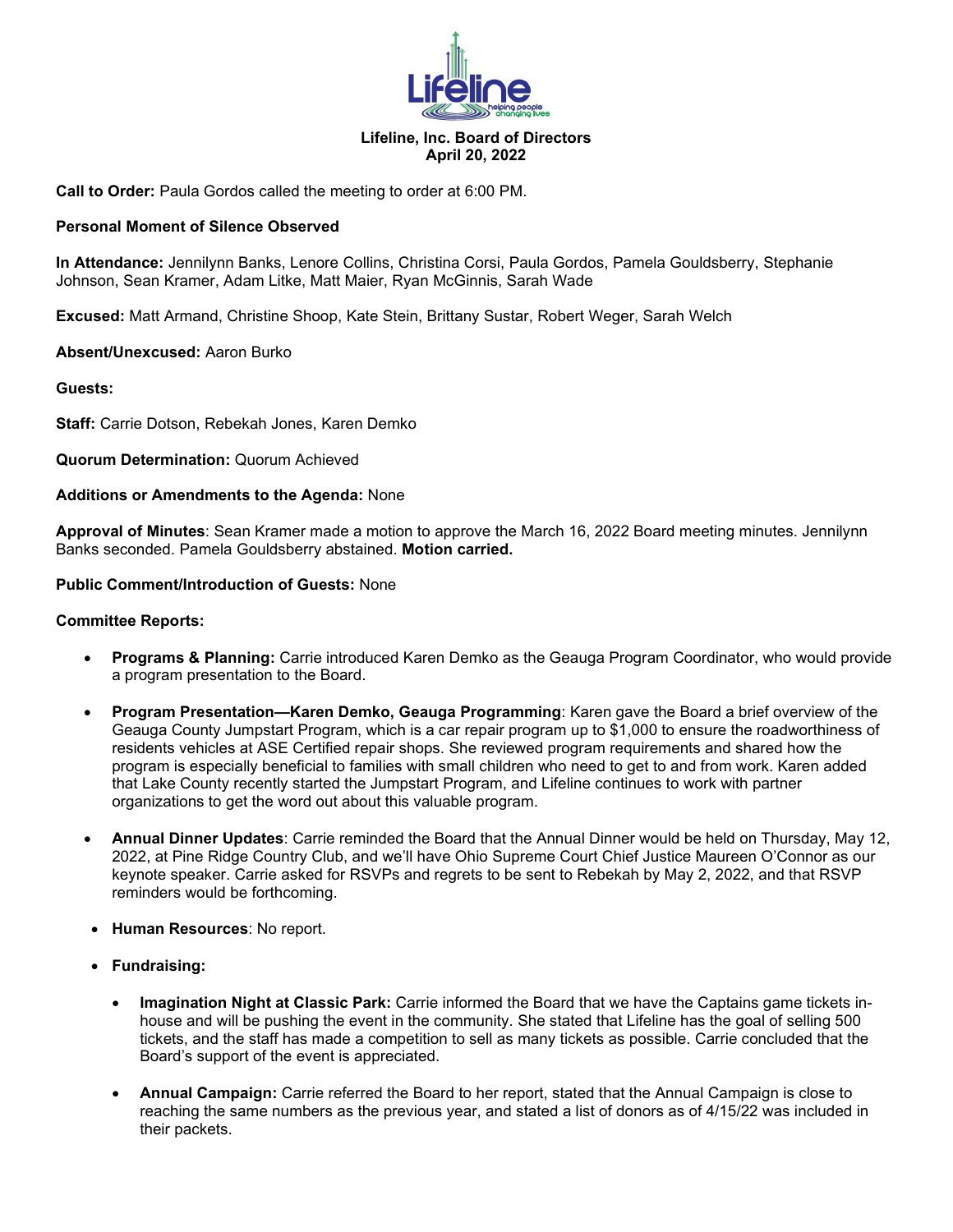- **Dancing Under the Stars Updates:** Carrie informed the Board that DUTS would take place on Friday, August 5, 2022, at the American-Croatian Hall. She continued that a smaller cast list is close to being set and that the reveal would come shortly.
- **Finance:** No report.
- **By-laws & Membership**: No report.
- **Ad Hoc Facilities Committee:** Carrie informed the Board that Lifeline received bids from three different moving companies for the Lifeline relocation to 8 North State St. and reviewed the moving quotes with the Board, and shared her recommendations. She continued that Lifeline's IT Company would move all of our technology separately and there would be another quote for that effort. Additionally, Lifeline would send out a mailing prior to the move to inform funders, clients, and vendors of Lifeline's relocation. Sarah Wade made a motion to accept the moving quote provided by Alexander Moving Company. Matt Maier seconded. **Motion carried.**

**Finance Reports: March 2022:** Carrie informed the Board that the finance report was included in their Board packets. She continued that as of March 2022, Lifeline had revenues of \$2,053,330 and expenditures of \$2,201,087. Jennilynn Banks made a motion to accept the March 2022 Finance Report. Pam Gouldsberry seconded. **Motion carried.** 

# **Director's Report**

- **Director Updates**: Carrie informed the Board that the federal government put forth in the grants for the stimulus funds that if a certain percentage of funds were not utilized by a certain date that they would be reallocated. She continued that for Lake County, \$5,000,000 of \$18,000,000 was recaptured and for Geauga County, \$2,500,000 out of \$6,000,000 was recaptured. Carrie continued that Lifeline still has plenty of funds to serve our clients, and the recaptured funds were sent to urban areas of Ohio that could utilize the additional assistance.
- **FY 2023 Lake County ADAMHS Board Proposal**: Carrie informed the Board that our FY 22 ADAMHS funding was \$129,425, plus the \$30,000 in the workforce initiative grant for a total of \$159,425. The breakdown for FY 22 was \$87,425 for 2-1-1; \$10,000 for Reentry; \$15,000 for the VGP; and \$17,000 for the Kinship Navigator Program. Carrie recommends for FY23 to ask for \$192,000 and breaks down to \$120,000 for 2-1-1; \$16,000 for Reentry; \$33,000 for the VGP; and \$23,000 for the Kinship Navigator Program. The proposal is due May 2<sup>nd</sup>and requires Board approval. Ryan McGinnis made a motion to approve the FY 2023 Lake County ADAMHS Board Proposal. Jennilynn Banks seconded. **Motion carried.**
- **FY 2022 Mentor CDBG Grant Application:** Carrie informed the Board that for FY21 we received \$5,000 for 2-1- 1 operations. For FY22 Carrie recommends that we ask for \$5,008.25 for 2-1-1 operations, which is equivalent to 335 hours of staff time. This grant is due May 4<sup>th</sup> and does require Board approval. Sean Kramer made a motion to accept the FY 2022 Mentor CDBG Grant Application. Pamela Gouldsberry seconded. Stephanie Johnson abstained. **Motion carried.**
- **FY 2022 Lake County CDBG Grant Application**: Carrie informed the Board that for the Lake County CDBG Grant, each year we are required to apply for a different program than the year before. She continued that last year, they funded our Representative Payee Program operations at \$20,000 and the year before they funded 2-1- 1 operations at \$20,000. For FY 2022 we will be requesting that they fund our VITA Tax Clinics for \$20,000. This grant is due May 20th and does require Board approval. Sarah wade made a motion to approve the FY 2022 Lake County CDBG Grant Application. Sean Kramer seconded. **Motion carried.**
- **FY 2022 Home Grant/Subsidy:** Carrie informed the Board that this grant is for supportive housing for single moms who are enrolled in school or job training that are working towards a degree. We subsidize rent while they are in school so that they can focus on learning. The program provides regular case management and helps them to achieve goals and remove barriers to self-sufficiency. For FY 21, we received \$27,000, which is all rent subsidy on behalf of the participants. For FY 22, we will be requesting \$30,000. This grant is due May 20th and requires Board approval. Lenore Collins made a motion to approve the FY2022 Home Investment Partnership Grant Application. Pamela Gouldsberry seconded. **Motion carried.**
- **FY 2022 Home Grant/Placement**: Carrie informed the Board that the rental assistance program helps with security deposits and first month's rent, which assists eligible persons to acquire safe and affordable housing. In FY21, we received \$60,000, which is significantly lower than in previous years because of the impact the COVID relief funds are having on this program (significant eviction prevention funding typically means fewer people moving and needing deposits). For FY 22 Carrie recommends an ask of \$140,000--this breaks down to \$125,000 for financial assistance with deposits and first month's rent and \$15,000 for staff salary. This grant is due May 20th and does require Board approval. Jennilynn Banks made a motion to approve the FY 2022 Home Investment Partnership Grant application. Stephanie Johnson seconded. **Motion carried.**